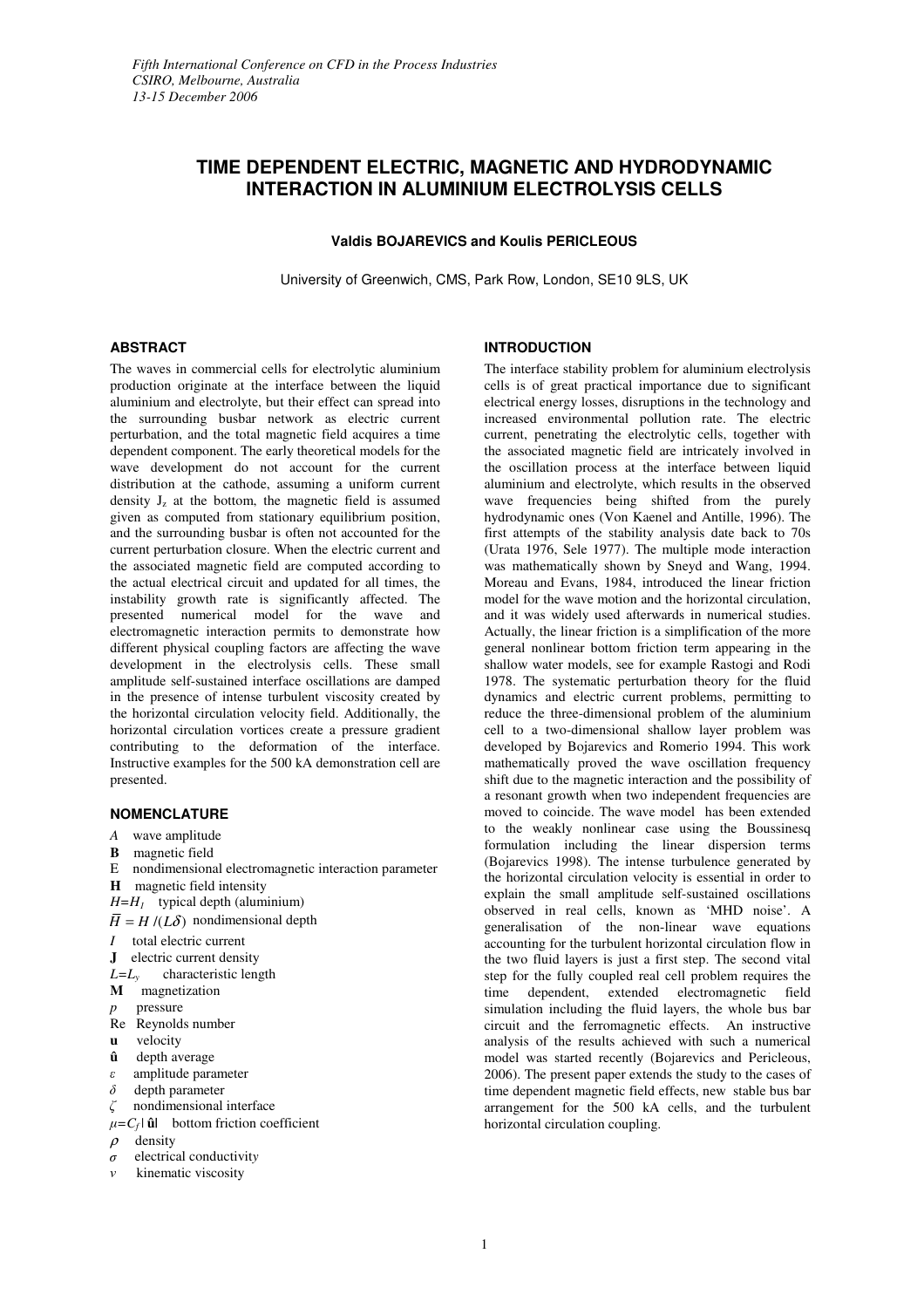# **MODEL DESCRIPTION**

#### *SHALLOW WATER APPROXIMATION*

Electrolytic cells are arranged in series of long rows via a complex network of current-carrying bus bars. An example of the 500kA cells modelled in the paper is shown in Figure 1. The liquid electrolyte layer beneath the anode blocks is relatively poor electrical conductor of a small depth  $(H_2=0.04-0.05$  m) if compared to its horizontal extension  $(L_x=3-4$  m width,  $L_x=10-20$  m length). The electrolyte density ( $\rho_1 = 2.1e^2$  kg/m<sup>3</sup>) is slightly less than the liquid aluminium  $(\rho_2 = 2.3e^2 \text{ kg/m}^3)$ bottom layer of typical depth  $H_1 = 15-30$  cm. The "shallow water" approximation assumes that the horizontal dimensions are much larger than the typical depth *H* for each of the layers, and, in addition to this, the interface wave amplitude *A* is assumed to be small relative to the depth *H*. Therefore there are two small parameters of the problem: the nondimensional depth  $\delta = H/L$  and the amplitude  $\varepsilon = A/H$ . The more detailed derivation of the Boussinesq equations for the wave motion and the coupled horizontal circulation velocities are given in previous publications (see (Bojarevics and Pericleous, 2006 and the references therein). The resulting fluid dynamic equations become two-dimensional after the depth averaging procedure is applied to the horizontal momentum equations. The equations for the combined horizontal velocity (horizontal circulation **u**<sup>0</sup> , plus <sup>ε</sup> -order  $\hat{\mathbf{u}}_{\varepsilon}$  wave motion) are

$$
\hat{\mathbf{u}} = (\overline{H}_i - \overline{H}_o)^{-1} \int \mathbf{u} \, d\overline{z} = \mathbf{u}_0 + \varepsilon \hat{\mathbf{u}}_{\varepsilon} \tag{1}
$$

$$
\rho(\partial_i \hat{u}_j + \hat{u}_k \partial_k \hat{u}_j) = -\partial_j p(\overline{H}_0) - \varepsilon \partial_j \varsigma - \mu \hat{u}_j
$$
  
+ Re<sup>-1</sup>  $\partial_k v_e \partial_k \hat{u}_{0j} + E \hat{f}_j - \frac{1}{2} \delta E \overline{H}_i \partial_j \hat{f}_z$ , (2)

where the continuity of the pressure at the interface is satisfied by introducing the pressure  $p(\overline{H}_0)$  at the common interface. The summation convention is assumed over the repeating indexes *k* (1 or 2, respectively for *x, y*  coordinates). The horizontal coordinates are made nondimensional by the horizontal length scale *L* and, according to the small depth assumption, the nondimensional interface deformation of small amplitude is represented as

$$
\overline{H}_0 = H_0 / (L\delta) = \varepsilon \zeta(x, y, t).
$$
 (3)

The nondimensional variables are introduced using the following typical scales: the typical gravitational wave velocity is scaled as  $u_0 = \sqrt{gH} \cdot L/\sqrt{gH}$  for time *t*,  $\rho_1 u_0^2$ for pressure p,  $IB_0 / L^2$  for the electromagnetic force **f**  $(B_0)$  is typical magnetic field magnitude and  $I$  – the total electric current), the relative density  $\rho = \rho_i / \rho_i$ . The nondimensional parameters are the Reynolds number Re and the electromagnetic interaction parameter E:

$$
\text{Re} = L u_0 / V ,
$$
  
 
$$
\text{E} = (IB_{o} / L^{2}) / (\rho_{1} u_{0}^{2} / L) = IB_{o} / (L^{2} \rho_{1} g \delta) .
$$

The effective turbulent viscosity  $v_e(x, y, t)$  is computed according to the depth averaged versions of empirical turbulence models. For our simulations we used a version of *k-* <sup>ω</sup> two equation model previously validated for various recirculating MHD flows (Bojarevics et al. 2004). The nonlinear friction at the top and bottom of the fluid

layers in (2) is defined similarly to general shallow water models (Rastogi and Rodi, 1978):

$$
\mu \hat{u}_j = C_f |\hat{\mathbf{u}}| \hat{u}_j = \mathbf{R} \mathbf{e}^{-1} \delta^{-2} (\bar{H}_i - \bar{H}_o)^{-1} \int \partial_{\bar{z}} V_e \partial_{\bar{z}} u_j \ d\bar{z} \ . (4)
$$

The equations of momentum (2) and the depth averaged continuity

$$
\varepsilon \partial_i \zeta = \partial_j [(\overline{H}_i - \varepsilon \zeta) \hat{u}_j], \qquad (5)
$$

for the two fluid layers can be combined into a single nonlinear wave equation for the interface  $\zeta(x,y,t)$  by taking the time derivative of (4) and the horizontal divergence of (2). Then the difference between the resulting equations for the two layers permits to eliminate the common pressure at the interface  $p(H_0)$ , yielding:

$$
\varepsilon \langle \rho / \overline{H} \rangle \partial_u \varsigma + \varepsilon \langle \mu \rho / \overline{H} \rangle \partial_i \varsigma + \varepsilon \langle \rho \rangle \partial_{ij} \varsigma =
$$
\n
$$
E \langle \partial_j \hat{f}_j \rangle - \delta E \langle \frac{1}{2} \overline{H} \partial_{ij} \hat{f}_z \rangle
$$
\n
$$
- \varepsilon \langle \rho / \overline{H} \partial_{ij} (\varsigma u_{j\rho}) + \mu \rho / \overline{H} \partial_j (\varsigma u_{j\rho}) \rangle - \langle \rho \partial_j (\hat{u}_k \partial_k \hat{u}_j) \rangle
$$
\n(6)

where  $\langle F \rangle = F_1 - F_2$  denotes difference of the respective variable in the two layers. The previous linear stability model (Bojarevics and Romerio 1994) can be recovered from (6) by excluding the nonlinear and the dispersion terms. However, the nonlinear equation (6) extends the wave description to the weakly nonlinear case, where, for instance, a solitary wave with the electromagnetic interaction can be described. The horizontal circulation velocities, driven by the rotational part of the electromagnetic force, can be calculated by solving the equation (2) in the two layers. The numerically efficient procedure consists of taking first the curl of the equation (2), then to rewrite it for the two dimensional horizontal flow stream function. The solution of the resulting 4th order equation for the stream function is sought in combination with the 2-equation turbulence model for the effective viscosity.

### *MHD COMPUTATIONAL MODEL*

The design of bus network for high amperage reduction cells requires optimizing the magnetic field within the cell and the electric current distribution both within the cell and the bus bars. Since the magnetohydrodynamic driving force is **j**x**B**, the electric current distribution, particularly the horizontal components, are equally important to the magnetic field optimization. Physical and engineering considerations suggest that both problems are mutually interconnected and should be solved interactively. It means that the computer program could use the same data input to compute the electric current, voltages, temperatures in the bus network, and the magnetic field, the current distribution within the cell with waving metal interface, then finally iterate back to account for the spatially and temporally variable cell interpolar distance for the current distribution in the supplying bus network. This affects also the magnetic field, the metal pad waves, velocities, and the neighbour cells which are interconnected to the particular test cell (see Figure 1 for the model representation of the 500 kA cells).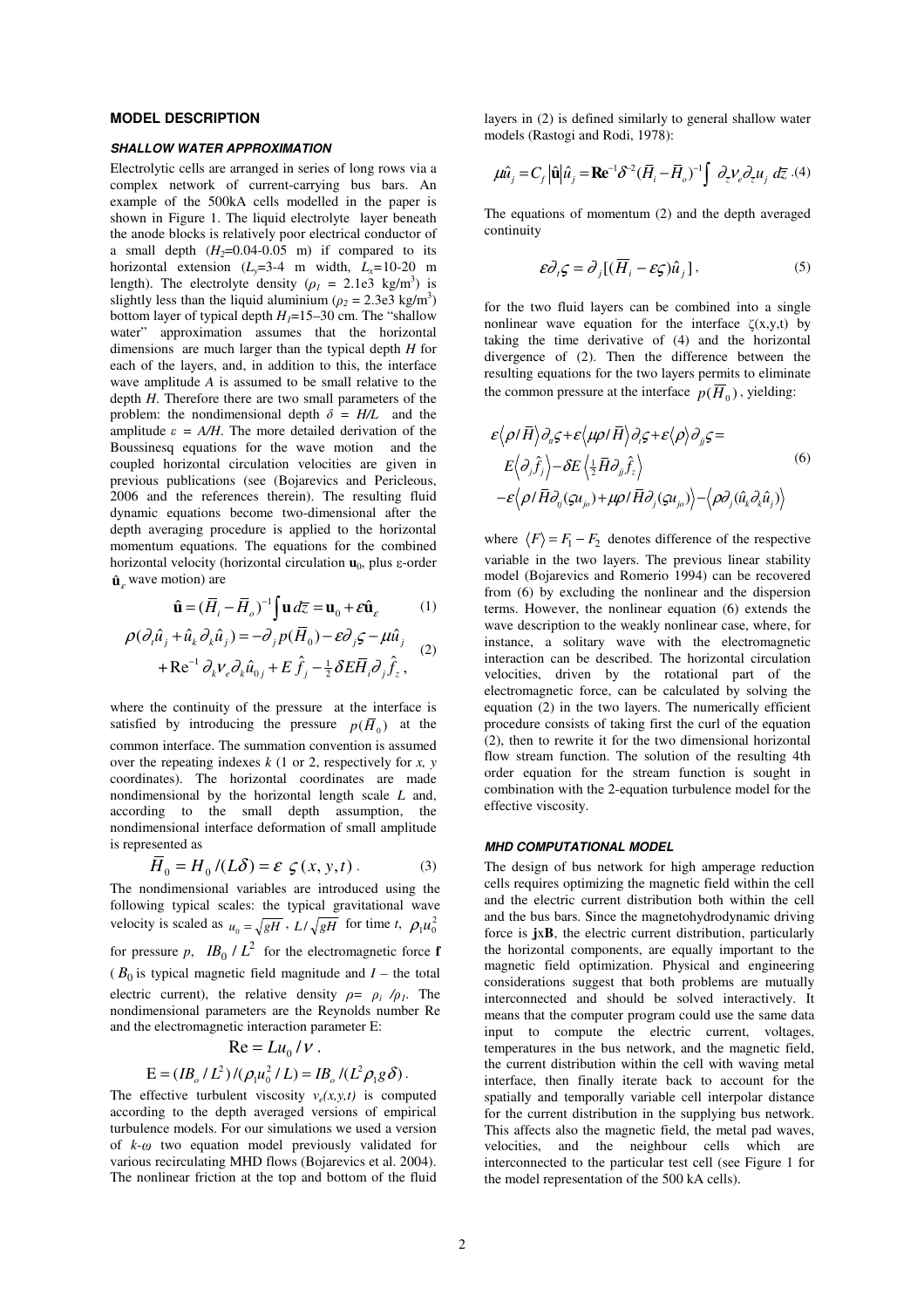

**Figure 1**: The model busbar current distribution for 500 kA cells in two potlines and the steel shell at the test cell.

#### *Electric Current Distribution*

The electric current distribution is calculated by coupling the electric current in the fluid zone to the resistance network representing the elements of individual anodes and cathode collector bars as well as the whole bus-bar circuit between two adjacent cells. The electric current in the fluid zones is computed from the continuous media equations governing the DC current (which can change in time with the waves and anode burnout process):

$$
\mathbf{j} = -\sigma \nabla \varphi + \sigma \mathbf{v} \times \mathbf{B},\tag{7}
$$

where the fluid flow induced currents are accounted for only in the highly conducting liquid aluminium. The electric potential in the fluid is governed by the equation:

$$
\nabla^2 \varphi = \nabla \cdot (\mathbf{v} \times \mathbf{B}),\tag{8}
$$

and the boundary conditions of zero current at the insulating walls, given current distribution **j<sup>a</sup>** at anodes, **j<sup>c</sup>** at cathode carbon. **j<sup>a</sup>** and **j<sup>c</sup>** are obtained from the linear element resistivity network solution, which in turn is coupled to the computed potential distribution from the equation (8). At the interface between the liquid metal and the electrolyte the continuity of the potential and the electric current normal component must be satisfied. Since the depths of the liquid layers are extremely small if compared to their horizontal extension, the shallow layer approximation is very efficient to solve this 3-dimensional problem. The solution, for instance in the aluminium layer, can be obtained from the following equation:

$$
j_{z\alpha}(x, y, t) - j_{z\alpha}(x, y, t) =
$$
  
\n
$$
\sigma_{Al}\partial_k((H_{Al}(x, y, t) - H_c)\partial_k\varphi),
$$
\n(9)

where the aluminium pad interface  $H_{AI}$  (x,y,t) is variable, and the current distribution at the top and the bottom depend on the iterative solution from the linear element network of the bus bars, anodes, pins, collector bars, etc. (see Figure 1 showing the full network used in this paper).

At the beginning of the computer simulation the MHD package generates automatically a very large set of Kirchhoff equations from the relatively simple unified data input. The current distribution in the bus bar network can be described to reasonable approximation accuracy by linear resistance elements. The electric currents and voltages in such a complex, multiply connected circuit are governed by the Kirchhoff laws. For the automatic circuit analysis purpose the 'nodal' analysis is more convenient than the 'mesh' analysis. The following equation set arises for the total number of *M* nodes each of which has *N* directly connected neighbour resistances:

$$
U_m \sum_{n=1}^{N} \frac{1}{R_n} - \sum_{n=1}^{N} \frac{U_n}{R_n} = I_m , \qquad (10)
$$

where  $U_m$  is the potential at a node,  $U_n$  - for nodes at other ends of neighbour bars,  $R_n$  - resistances of neighbour bars,  $I_m$  - external current entering the node. In our case total current 'I' enters the reference nodes in the liquid of previous cell and '-I' current leaves the nodes at the liquid metal of the downstream cell. For all other nodes the external current - right side of the equation - is zero. After finding the potentials at the nodes, the potential difference between two neighbour nodes multiplied by the connecting resistance gives the current in each resistance. A further improvement in accuracy is achieved by computing Joule heating  $R_m I_m^2$  for each of the resistance elements. Knowing the Joule heating, losses to the ambient air and the connectivity of the bars, it is possible to compute the temperature of a bar. When the temperatures are calculated, the new resistances are calculated, the electric circuit equation set is solved again to iterate the whole procedure while the convergence is achieved. The convergence is easily established for bars with physically reasonable cross sections and effective heat transfer to the ambient air and to the neighbour bars. The described procedure is sufficiently flexible to permit simulation of anode changes, disconnected cathode bars, various branching of the current path between the cells, etc.

#### *Magnetic field Distribution*

Magnetic field in an aluminium cell is created by the currents in the cell itself and from the complex bus-bar arrangement around the cell, in the neighboring cells and the return line, and by the effect of cell construction steel magnetization. The complexity of any practically usable magnetohydrodynamic (MHD) model of the cell arises from the coupling of the various physical effects: fluid dynamics, electric current distribution, magnetic field and thermal field. The MHD model presented here accounts for the time dependent coupling of the current and magnetic fields with the bath-metal interface movement.

The second step in the MHD model is to calculate the magnetic field **B**, which is necessary to determine the electromagnetic force distribution within the liquid zone, **f = j x B**. The magnetic field **B** is the sum of two contributions:  $\mathbf{B} = \mathbf{B}_{\mathbf{I}} + \mathbf{B}_{\mathbf{M}}$ ;  $\mathbf{B}_{\mathbf{I}}$  is generated by currents and  $\mathbf{B}_{\mathbf{M}}$  by ferromagnetic steel material. The magnetic field  $\mathbf{B}_{\mathbf{I}}$  from the currents in the full bus-bar network is recalculated at each time step during the dynamic simulation using the Biot-Savart law. A very similar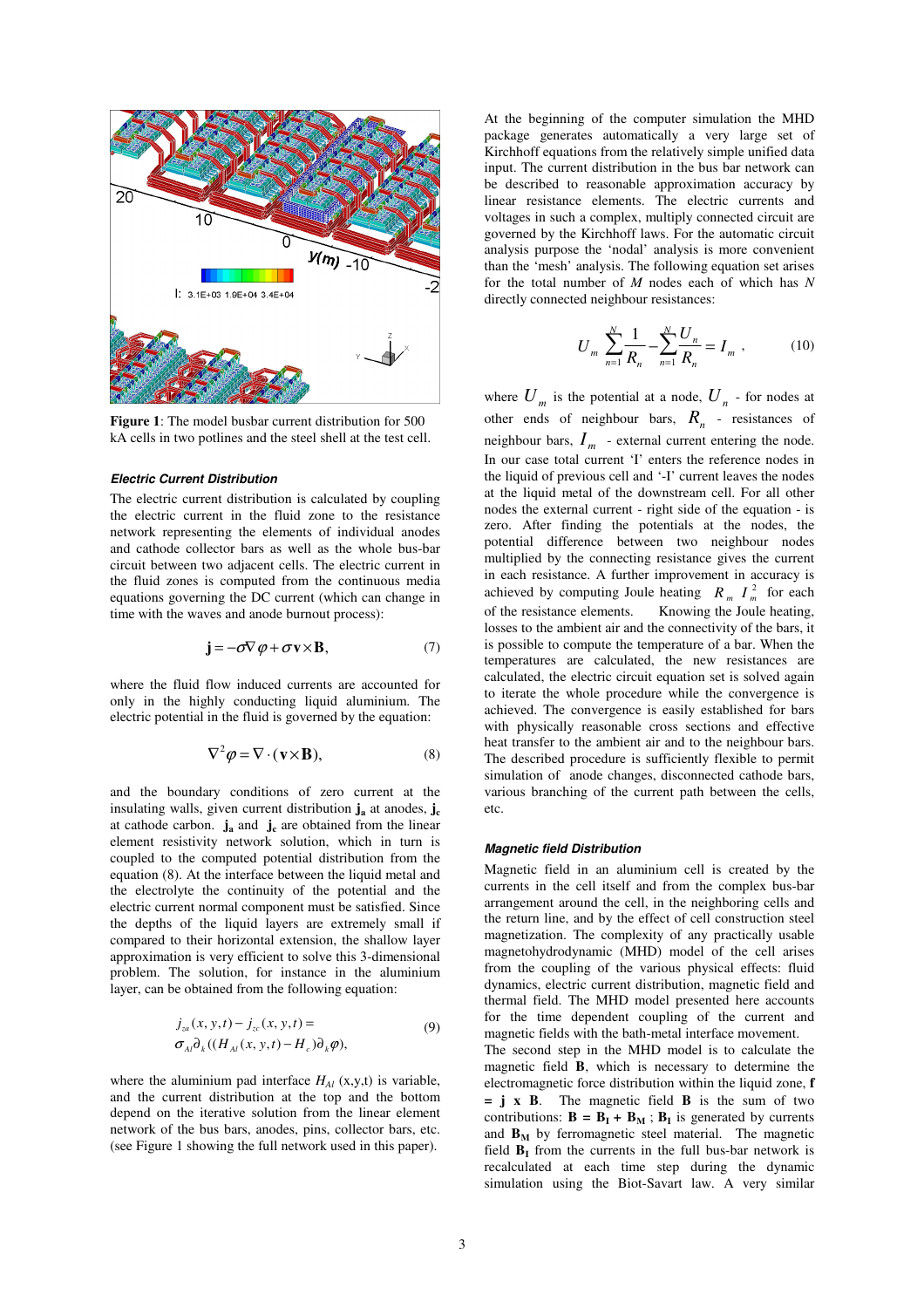technique is used on the 3D grid within the cell fluid layers where a special analytical technique is applied to deal with the singularity in the Biot-Savart law in order to obtain a smooth and converging solution when the field calculation position coincides to the electric current.

The calculation of the magnetic field  $\mathbf{B}_M$  from steel requires much more effort. The difficulty arises because the steel parts of the cell are made of ferromagnetic material whose magnetization **M** (**H**) depends non-linearly on the local magnetic field intensity **H** in the magnetic material. The local magnetic field (induction) **B** in the ferromagnetic material is orders of magnitude higher than in the non-magnetic material, like air, liquid aluminium, electrolyte etc. Equation (11) gives the relationship between magnetic induction, magnetization and magnetic field intensity.

$$
\mathbf{B} = \mu_0 (\mathbf{M} + \mathbf{H}) \tag{11}
$$

where  $\mu_0$  is the permeability of vacuum, equal to  $4\pi \times 10^{-7}$ (H/m). In the magnetic material the unknown magnetic field intensity **H** is related to the magnetization **M** (**H**) by the material properties of a particular material (depending also on the temperature, carbon content in steel, previous magnetization). In order to find the unknown magnetic field intensity, we need to solve the integral equation:

$$
\mathbf{H}(\mathbf{r}) = \mathbf{H}_{\mathrm{T}}(\mathbf{r})
$$
  
\n
$$
-\frac{1}{4\pi} \int_{V_{m}} \left[\frac{\mathbf{M}(\mathbf{r}')}{|\mathbf{r} - \mathbf{r}'|^{3}} - \frac{3(\mathbf{r} - \mathbf{r}')}{|\mathbf{r} - \mathbf{r}'|^{5}} (\mathbf{r} - \mathbf{r}') \cdot \mathbf{M}(\mathbf{r}') \right] dV',
$$
\n(12)

where the magnetic field  $H<sub>I</sub>$  is given by the Biot-Savart law from all the external electric currents, the co-ordinate location r is for the field calculation position (observation point), the integration point position r' is in the element volume dV' running through all the ferromagnetic material in  $V_m$ . The iterative solution procedure for the equation (12) calculates H for the elements, then uses M (H) material property to obtain the updated magnetization. The obvious complication is due to the singularity in (12) when the integration point coincides with the observation point. This is a very important contribution to the solution and can not be simply discarded; instead the analytical singularity elimination is used to give smooth results. Once the magnetization of steel is known, the magnetic flux density  $B = \mu_0 H$  for the fluid zones is calculated from the equation (12).

For the magnetic field computation, the busbar network is extended to include 6 neighboring cells as shown in Figure 1. The ferromagnetic parts are divided into approximately 30000 nonlinear elements. Figure 2 shows the magnetic field distribution in the steel potshell, from which the location of the major electric bus elements can be easily recognized.

Magnetic field |B| (T) in steel elements



**Figure 2**: Magnetic field in the steel shell.

# **TIME DEPENDENT SIMULATION RESULTS FOR 500 KA CELL**

The MHD model uses a relatively course mesh of 64x32x2 in each fluid layer in order to be able to re-compute the electromagnetic and fluid dynamic fields time dependent distribution in a reasonable execution time. Nevertheless, the solution is sufficiently smooth because of the global pseudo-spectral approximation used for the velocity and interface discretisation, which permits much higher accuracy in comparison to finite element or finite volume approximations on the similar grid size.

The aluminium-electrolyte interface deformation makes the anode currents unequal because of the local ACD change. The model includes an option to account for the time average gradual consumption of the anode bottom to conform to the ACD change. An artificially accelerated anode burn-out is permitted in order to achieve the result in a reasonable computational time interval. The importance of this option was demonstrated in the recent study (Bojarevics and Pericleous, 2006) demonstrating a significant stabilization effect. It was activated for the following cases.

The solution for the coupled MHD problem of the electrolysis cell demonstrates strong correlation between different fields during the wave process development. The electric current in the aluminium layer develops rather significant horizontal components because of the varying electrolyte thickness. As seen from figure 3, the horizontal current flow is affected by the interface waving. The two corresponding time moment interface shapes are presented in the Figures 4 and 5 respectively.



**Figure 3**: Electric current in the liquid metal at initial stage and after the interface wave development.



**Figure 4**: The liquid metal surface for the reduced ACD =0.035m at an initial time moment.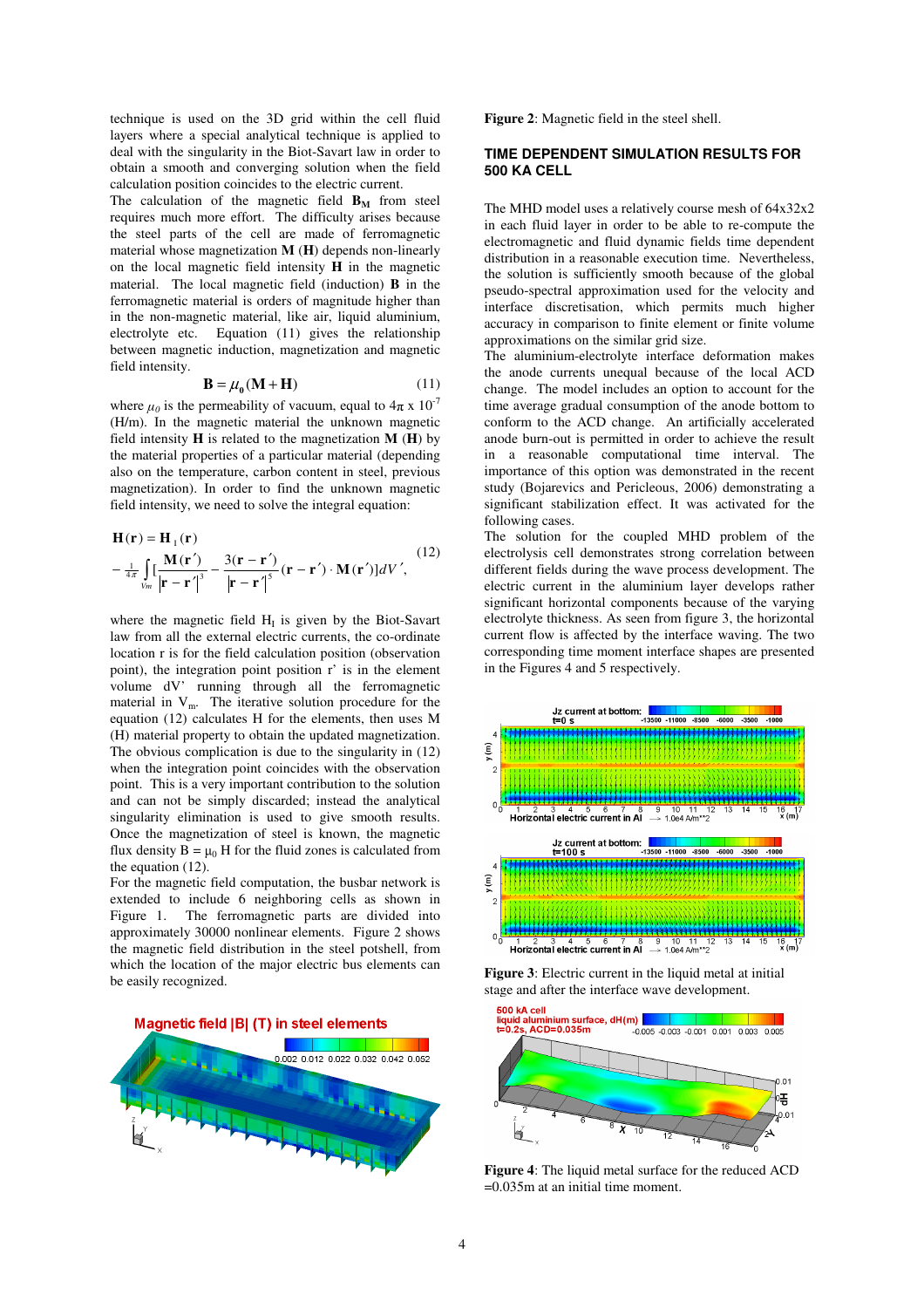

**Figure 5**: The liquid metal surface for the reduced ACD  $=0.035$ m at t=100 s.

The bus bar arrangement for the present study was further optimized in order to reduce the vertical magnetic field average value from about 9 Gs to 6 Gs, and to reduce the local Bz extremum magnitudes from about 32 Gs to 18 Gs. Figure 6 shows the 3 dimensional view of the magnetic field distribution at the top of the liquid metal. The magnetic field is time dependent, and it oscillates very similarly to the interface oscillation pattern as clearly demonstrated in Figure 7. Remarkably the Fourier power spectra demonstrate that exactly the same frequency oscillation is excited for the magnetic field as for the liquid metal surface. Physically the source for these variations in the **B** field are the electric currents in the liquid metal and in the nearby bus bars.



**Figure 6**: Magnetic field in the liquid metal.



**Figure 7**: The oscillations (top) and the corresponding Fourier spectra (bottom) compared for the liquid metal surface and the magnetic field updated at all times.

The above results are presented for a slightly reduced average ACD of 0.035 m instead of the target value of 0.045 m, because a small oscillation is more visible in the former case. When the ACD is increased to 0.045 m, the cell becomes very stable when the magnetic field is updated at all times continuously. However, if we choose not to update the **B** field in time, and to keep it fixed as computed for the initial 'stationary' interface shape, then the cell becomes less stable with some oscillations as can be seen from the Figure 8. The Fourier spectra peaks are also rather different. With the **B** stationary the interface oscillation exhibits one single peak, while the time dependent **B** gives significantly smaller amplitude peaks at 3 different frequencies. This indicates that the full time dependent model includes a physical parametric damping mechanism by the self adjusting magnetic field. It is worth to note that the **B** variation is just of an order of less than 1 Gauss, but the parametric damping is clearly seen for the interface effect. The corresponding interface shapes are shown in Figures 9 and 10 for the same time moments.



**Figure 8**: The liquid metal surface oscillations (top) and the corresponding Fourier spectra (bottom) compared when the magnetic field is either updated at all times or kept stationary as computed for the initial moment.



**Figure 9**: The liquid metal surface for the ACD = 0.045m at  $t=100$  s.



**Figure 10**: The liquid metal surface for the ACD = 0.045m at t=100 s when the magnetic field **B** is kept stationary.